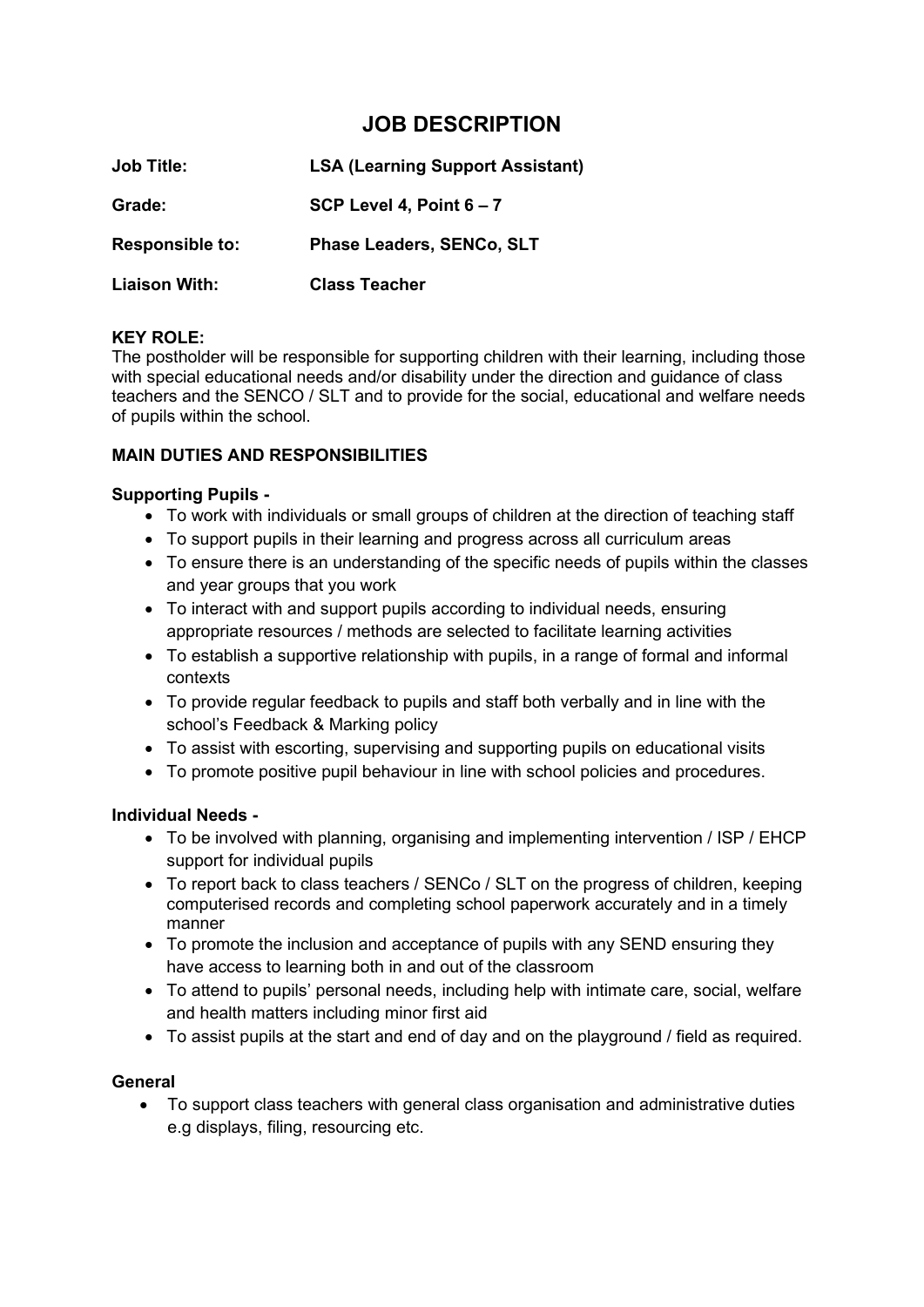- To participate in the performance management review process, taking personal responsibility for identification of learning, development and training opportunities in discussion with the line manager
- To comply with individual responsibilities, in accordance with the role, for health & safety in the workplace
- To maintain workplace confidentiality at all times
- To ensure that all School and Trust policies and procedures are followed
- To ensure that all duties and services provided are in accordance with the School's and Trust's Equal Opportunities Policy and practices
- To ensure that all duties and services provided are in accordance with the Trust's Data Protection Policy and practices and report to the DPL any concerns or requests.
- To undertake any training commensurate to the post and attend relevant meetings as required by the Trust or school

The Academy Committee and the Trust Board is committed to safeguarding and promoting the welfare of children and young people and expects all staff and volunteers to share in this commitment.

The duties above are neither exclusive nor exhaustive and the post holder may be required by the Headteacher to carry out appropriate duties within the context of the job, skills and grade at any site within the Trust.